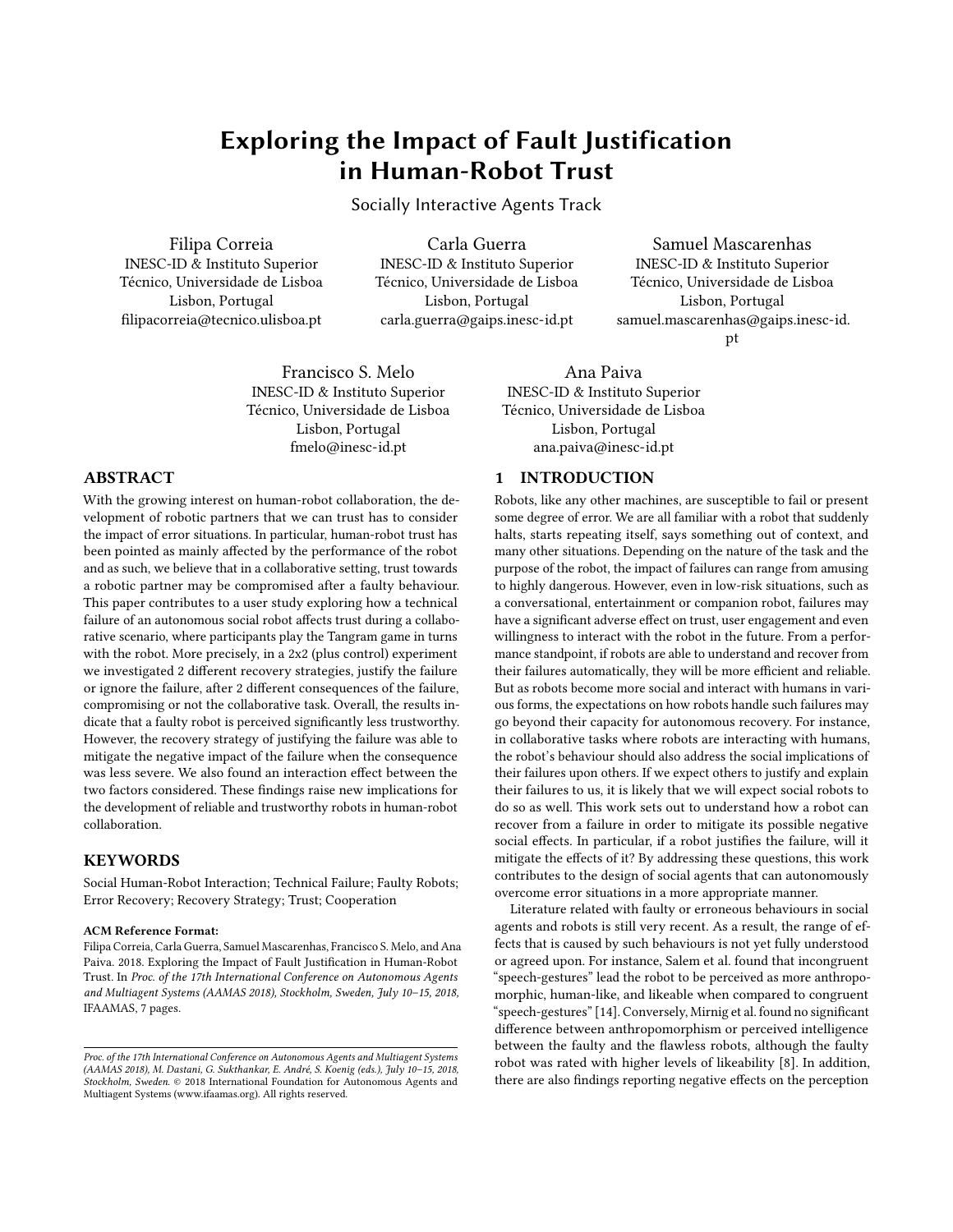of a robot after faulty behaviours, as shown by Ragni et al. [\[10\]](#page-6-3) or Salem et al. [\[15\]](#page-6-4). Nonetheless, the controversy of previous findings suggests that the perception of a robot after an error situation may be influenced by many factors, such as the type of task, the type of error, or the severity of the error. Naturally, it extends the scope of unexplored issues regarding the topic of faulty behaviours in social robots.

In addition, some researchers began to explore mechanisms to cope with faulty behaviours and, possibly, mitigate their negative effects, known as recovery strategies. The previously analysed recovery strategies [\[2,](#page-6-5) [7\]](#page-6-6) were developed for robots in service tasks and were tested through online surveys where participants did not directly interact with the faulty robots. Moreover, if the perceptions of faulty robots seem to be influenced by several factors, the mitigation strategies must also be explored for different levels of the same factors.

Yet, in spite of these different findings, it is still unclear if justification of a fault by the robotic agent will have a positive impact in the people interacting with it. That is, if the robot makes the problem/fault transparent to the user and justifies it, will it mitigate the perception of severity of that fault? And the trust?

In this paper, we contribute to this emerging field by exploring the impact of fault justification as a recovery strategy, which, to our knowledge, has not yet been explored. Our contribution consists of a user study that was conducted with an autonomous social robot collaborating with participants in a shared task, a puzzle game. At a certain point, the robot has a technical failure during the task and, depending on the experimental condition, adopts a different social recovery strategy.

The motivation behind analysing trust is the fact that it is one of the most critical and essential elements for an effective collaboration between humans and agents [\[6\]](#page-6-7). Moreover, according to Hancock et al., trust is strongly influenced by the agent's performance and other attributes; such as transparency.

Overall, the obtained results indicate that the recovery strategy of justifying the failure was able to mitigate the negative impact of the failure, but only when the consequence of the failure was less severe (when the failure did not compromise the task). That is, in scenarios where the failure is not too severe, a strategy of justifying a failure to the users can mitigate the overall trust in the robot. The implications of these findings are particularly relevant to the current growing interest in collaboration between humans and agents, or in tasks where agents act as peers or constitute a team with humans.

This paper is organised as follows: first we will discuss the work being done in the Human-Robot Interaction (HRI) community concerning failures and their impact on humans; then, a definition of trust in HRI is given; afterwards, our scenario is presented in detail, followed by a description of the user study that was conducted using the previous scenario; the obtained results are then presented and discussed in detail; finally, we present our conclusions and discuss the implications of this work for the community.

# 2 RELATED WORK

The study of error situations in HRI is still new. Currently, there are three broad questions that are getting researchers' attention in this

area: (1) How can a robot automatically perceive error situations? (2) How do error situations influence the interaction and human perception? (3) Which strategies can be adopted to mitigate the effects of a failure?

Giuliani et al. [\[3\]](#page-6-8) have postulated that robots must be able to recognise social signals during error situations. Through a video analysis in different user studies, the authors have evaluated the social signals humans perform related to error situations during human-robot interaction. Their analysis shows that participants are prone to, for instance, using head movements and laugh when the error situation occurs but are not prone to using hand gestures. Another relevant consideration from their video analysis is that they could classify error situations in two distinct ways, namely, social norm violations and technical failures. The former type corresponds to error situations that provide the wrong social signals or produce a discrepancy in the social script. Differently, the latter type refers to failed attempts to perform an action.

Salem et al. have analysed the effects of robot gestures on the perception of the robot [\[14\]](#page-6-1). In one of their conditions, the erroneous behaviour of the robot is associated to incongruent multimodal behaviours (speech and gestures). Their findings revealed that the anthropomorphic perceptions and the mental models of the robots can indeed be influenced by the communicative non-verbal behaviours. Interestingly, the incongruent multimodal behaviour was rated with greater humanlikeness and likeability when compared to the congruent multimodal behaviour.

In another user study, Salem et al. have manipulated a robot to display either correct or faulty behaviours in the beginning of the interaction, and then ask unusual requests, e.g. dispose letter, pour orange juice, disclose information [\[15\]](#page-6-4). Although people perceived the faulty robot as less humanlike, reliable and trustworthy, the manipulation had no impact on their willingness to comply with the unusual requests. Similar findings by Robinette et al. reported a tendency to follow and overtrust a robot in an emergency evacuation scenario, regardless of the robot having previously displayed faulty behaviours or not [\[13\]](#page-6-9).

During a competitive scenario by Ragni et al., a robot was manipulated to either produce some occasional mistakes and display limited memory, or to always perform correctly [\[10\]](#page-6-3). Although the erroneous robot was perceived as less intelligent and reliable, participants perceived the interaction as easier and more positive. An interesting result was that people interacting with the erroneous robot presented a lower performance of executing the task. The authors attributed this result to a calibration of performance set by the perceived performance of the robot.

However, perceptions of faulty behaviour are not consistent and, for instance, Mirnig et al. reported no significant differences in anthropomorphism nor in the perceived intelligence between a social robot performing correctly and faulty [\[8\]](#page-6-2). The authors attributed this result to the fact that the error was non-task related. Nevertheless, participants liked the faulty robot significantly more than the flawless robot, which points toward the idea that a faulty social robot can actually be perceived as more natural.

One last example where the interaction and perception of a faulty robot was investigated in a slightly different scope is by Sarkar et al., who conducted an experiment with a collaborative manufacturing task where the robot performed faulty or not [\[16\]](#page-6-10). Their results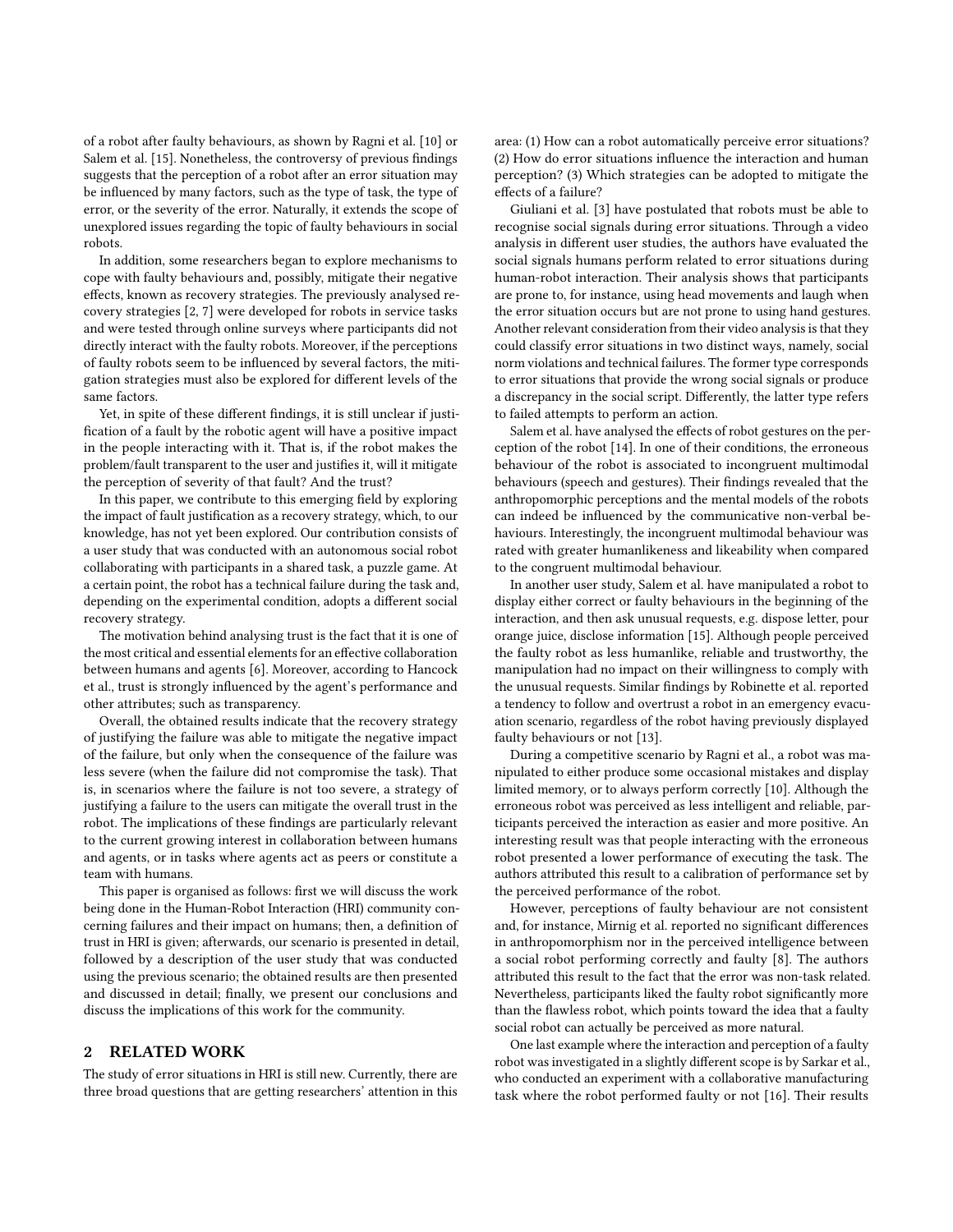show that the faulty condition compared to the non-faulty one did not have a significant effect on the social perceptions of the robot nor in their performance in the task. The authors attribute this result to the nature of the task, which was difficult and demanding.

Regarding the possible strategies that robots can employ after an error situation, there are two online user studies reporting that recovery strategies can indeed mitigate the negative impacts of robotic failures. Lee et al. showed that the apology strategy was most effective to mitigate perceptions of competence, closeness and likeability of a service robot [\[7\]](#page-6-6). However, the authors also showed that people's orientation to services may lead to different effects of the observed recovery strategies.

In a similar online survey, Brooks et al. explored people's reactions to failures in autonomous robots [\[2\]](#page-6-5), namely a vacuum cleaner and a self-driving taxi, by manipulating four variables: context risk, failure severity, task support and human support. Participants' perceptions of an erroneous robot became less negative when it deployed a mitigation strategy, either by prompting task support, human support or both. However, the authors reported an interesting but non-significant tendency showing a preference for both task and human support in high severity situations, and a preference for only task support in low severity situations. Generally, Brooks et al. contributed to previous results of Lee et al. [\[7\]](#page-6-6) with the notion that the amount the strategy influenced people's reactions depend on the type of task, the severity of the failure and the risk of the failure.

Overall, the studies previously mentioned reveal that there are several factors influencing the way people perceive a faulty robot, as severity of the erroneous behaviour [\[14\]](#page-6-1) or the type of the task and context [\[10,](#page-6-3) [13,](#page-6-9) [16\]](#page-6-10). Moreover, there seems to be a degree to which faults are accepted, even considered as more positive and more likeable [\[8,](#page-6-2) [10\]](#page-6-3) and can even calibrate human performance to regulate the trade-off between performance and satisfaction during the interaction [\[4,](#page-6-11) [10\]](#page-6-3). Nevertheless, even when failures negatively influence the perception of the robot or the interaction, there are also findings reporting the effectiveness of recovery strategies for mitigating the negative impact of failures [\[2,](#page-6-5) [7\]](#page-6-6).

One of the disadvantages of conducting an online survey for the perception of a faulty robot is that participants act only as observers. As such, they are not directly affected by the robot's failures. Our work avoids this issue as the participants in our study rate their perceptions of the faulty robot after interacting with it as a peer and being directly affected by it's faulty behaviour. Another distinguishing aspect is that we look at the mitigation effects of an unexplored recovery strategy, namely, the robot justifying the fault. Finally, our robot acts autonomously and simulates an autonomous recovery of a technical failure, which differs from failing to accomplish a goal [\[7\]](#page-6-6) or presenting erroneous behaviours during the interaction [\[15\]](#page-6-4).

# 3 TRUST IN HRI

Hancock and collaborators have defined human-robot trust as "the reliance by an agent that actions prejudicial to their well-being will not be undertaken by influential others" [\[5\]](#page-6-12). In other words, one can trust a robot if its actions support both its own and the person's intentions. Nevertheless, in order to understand the development of this construct, Hancock et al. have reviewed factors

affecting human-robot trust using a meta-analytic method and have identified three main elements: human-related, robot-related and environmental [\[6\]](#page-6-7). Human-related factors may include, for instance, prior experience, situation awareness and personality traits. While robot-related factors, which have the strongest currently known influence on trust, involve characteristics such as reliability, transparency or proximity. Finally, the environmental aspects accommodate task-related attributes and team collaboration elements as in-group membership or shared mental models. Later, based on this review of factors, Schaefer has developed a scale for the measurement of human-robot trust covering this triadic model of human, robot and environmental-related elements [\[17\]](#page-6-13). In relation to our work, the act of justifying a fault is associated to the transparency factor, which is robot-related.

# 4 THE ROBOTIC PEER THAT PLAYS TANGRAM

For the purpose of investigating the impact of recovery strategies during a collaborative task, we chose to use a scenario based on the Tangram game. This is a puzzle game that consists of putting together seven shapes, named "tans", in order to form more complex shapes (see Figure [2\)](#page-3-0). Participants interact with a NAO robot, taking turns to solve the puzzle collaboratively. One of the reasons why this particular game was chosen is due to its simplicity, based on the advice of avoiding difficult and demanding tasks mentioned by Sarkar et al. [\[16\]](#page-6-10).

During the task, the decisions and behaviours of the NAO robot are fully autonomous. This was achieved by relying on a Tangram application previously developed [\[1\]](#page-6-14), which was built on top of SERA, a development ecosystem that merges techniques from computer animation and social agents to allow for the creation and animation of social robots [\[12\]](#page-6-15). The architecture of the resulting system is illustrated in Figure [1.](#page-2-0) As shown, participants interact using only a touchscreen interface and play the Tangram game with the social robot. The game logic, the decisions of the robot and the behaviour planner are divided into three separate components that communicate with each other using a middleware system [\[11\]](#page-6-16), which are the Game Application, the Decision Maker and the Skene, respectively. A final component, NAOThalamus, is used to interface with the robot itself, through the NAOqi framework, which includes a text-to-speech component, a gaze module and all the animations the robot can perform.

<span id="page-2-0"></span>

Figure 1: The system architecture.

As previously mentioned, the robot and the participant play the game collaboratively, where each one is allowed to move one piece per turn. The robot's verbal and non-verbal behaviour is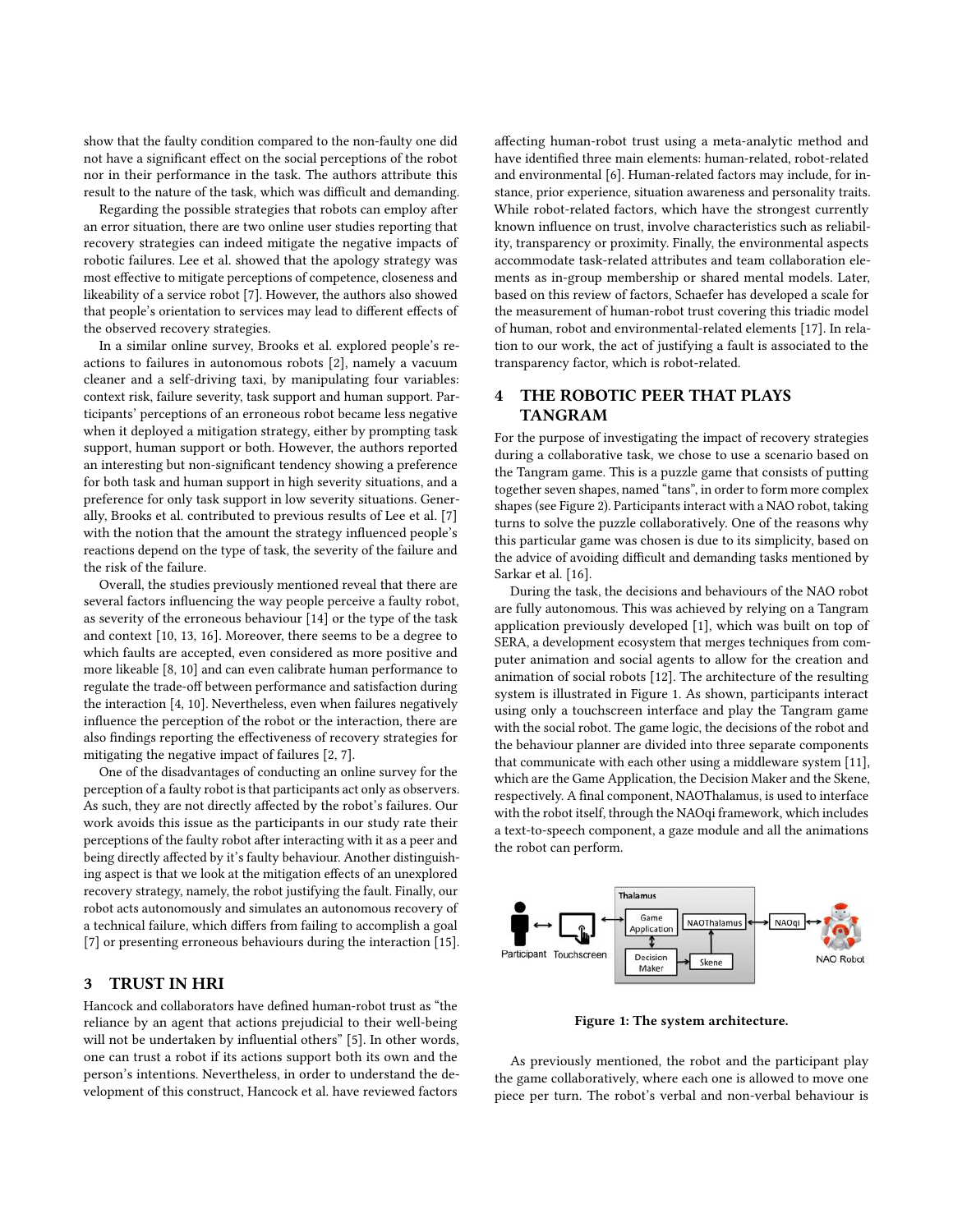<span id="page-3-0"></span>

Figure 2: Set of Tangram puzzles for the user study.

essentially focused on reflecting the progress made by the user. The communication is asymmetric and in Portuguese. The robot always starts with an utterance referring its turn and it randomly chooses a piece to place in the puzzle. Then, it announces to the participant his/her turn during which, if he/she has some trouble rotating or placing the piece, the robot provides some advice or hints. The robot also gives compliments after a move made by the participant. To make the robot seem less predictable and artificial, there is a random chance associated to the performance of each behaviour. In the end of each puzzle, the robot celebrates with a joyful utterance and gesture, and also announces the number of puzzles that are left to finish the task.

Regarding the gaze of the robot, it always looks at the participant while talking to him/her and looks at the touchscreen otherwise. Moreover, the robot has no memory of previous moves or events. It only knows the name of the participant in order to establish rapport. This is introduced by the experimenter in the beginning and the robot uses it in the middle of some utterances.

Finally, the puzzles chosen were the square, the cat and the chair, in this order (Figure [2\)](#page-3-0). The first puzzle was easy as the pieces were already with the correct orientation and their final positions were highlighted. For the second and third puzzles, only the outline of the final shaped was highlighted and the pieces were not with the correct orientation, making it harder to complete.

#### 5 USER STUDY

Using the previously described scenario, a study was conducted to analyse the impact of a technical failure by a social robot during a cooperative setting.

#### 5.1 Hypothesis

By trying to address how a technical failure affects the perception of trust in the robot, we posed two hypotheses for the experiment, as follows:

- Hypothesis 1 A technical failure of a social robot in a cooperative task will have a negative effect on the trust towards the robot.
- Hypothesis 2 A social robot that reveals transparency by justifying a technical failure during a cooperative task will mitigate the negative effect on the trust towards it.

#### 5.2 Experimental Design

A between-subjects design was used in our user study, in which participants had to play the Tangram game with a stationary NAO robot (see Figure [3\)](#page-4-0). We manipulated two variables: the recovery strategy (justifying or not) and the failure consequence (restart or continue). By justifying the fault, we aimed at associating the recovery strategy to one of the robot-related factors that influence trust, the transparency. By increasing the consequence of the failure on the task, we aimed at creating a situation where the human is directly penalised, since the task was collaborative. Furthermore, this manipulation is inspired by the fact that most real error situations during user studies require the task to start again. Additionally, there was a control group in which the robot did not fail at all. Therefore, the study had a total of 5 conditions:

- Control Condition The robot did not have a failure.
- Justification Strategy & The Task Continues After the failure, the robot attributes it to a technical problem. The game continues from the same moment it stopped and the participant can finish the task.
- Justification Strategy  $&$  The Task Restarts After the failure, the robot attributes it to a technical problem. The progress of the game is lost and it restarts so that the participant has to play from the beginning.
- No Recovery Strategy & The Task Continues After the failure, the robot says nothing. The game continues from the same moment it stopped and the participant can finish the task.
- No Recovery Strategy & The Task Restarts After the failure, the robot says nothing. The progress of the game is lost and it restarts so that the participant has to play from the beginning.

For the failure conditions, the simulation of the error occurred in the middle of the third puzzle. While mentioning its turn, the robot stutters in the middle of a sentence saying "It's myyyyyyyyyyy" and then freezes for 50 seconds. After that, the game application presents one of two possible responses: continue or restart – corresponding to the manipulation of the failure consequence. In each of these groups, one of two possible recovery strategies can be presented - the robot justifies the failure by saying the sentence "There was a failure in my speech module. Let's continue/restart" or it says nothing.

Regarding the two conditions with the more severe failure consequence, i.e. when the robot needs to restart, participants played the same sequence of puzzles in the same order. After restarting, although the robot randomly selects the pieces and each puzzle may have a different order of moves, the remaining behaviours occur in a similar manner.

# 5.3 Experimental Procedure

Participation in the study was individual. The experiment was divided in 3 phases. The first consisted of having participants filling in the initial questionnaire related to their expectations of the robot before they interacted with it. The second experimental phase was to play a set of three Tangram puzzle games with the NAO robot on a touchscreen (see Figure [3\)](#page-4-0). Finally, in the last phase, participants repeated the questionnaire they did at the start. Participants were also informed that they would stay alone in the room and were expected to leave at the end of the experiment or in case they wanted to interrupt the experiment.

#### 5.4 Dependent Measures

Two dependent measures were used on the data analysis: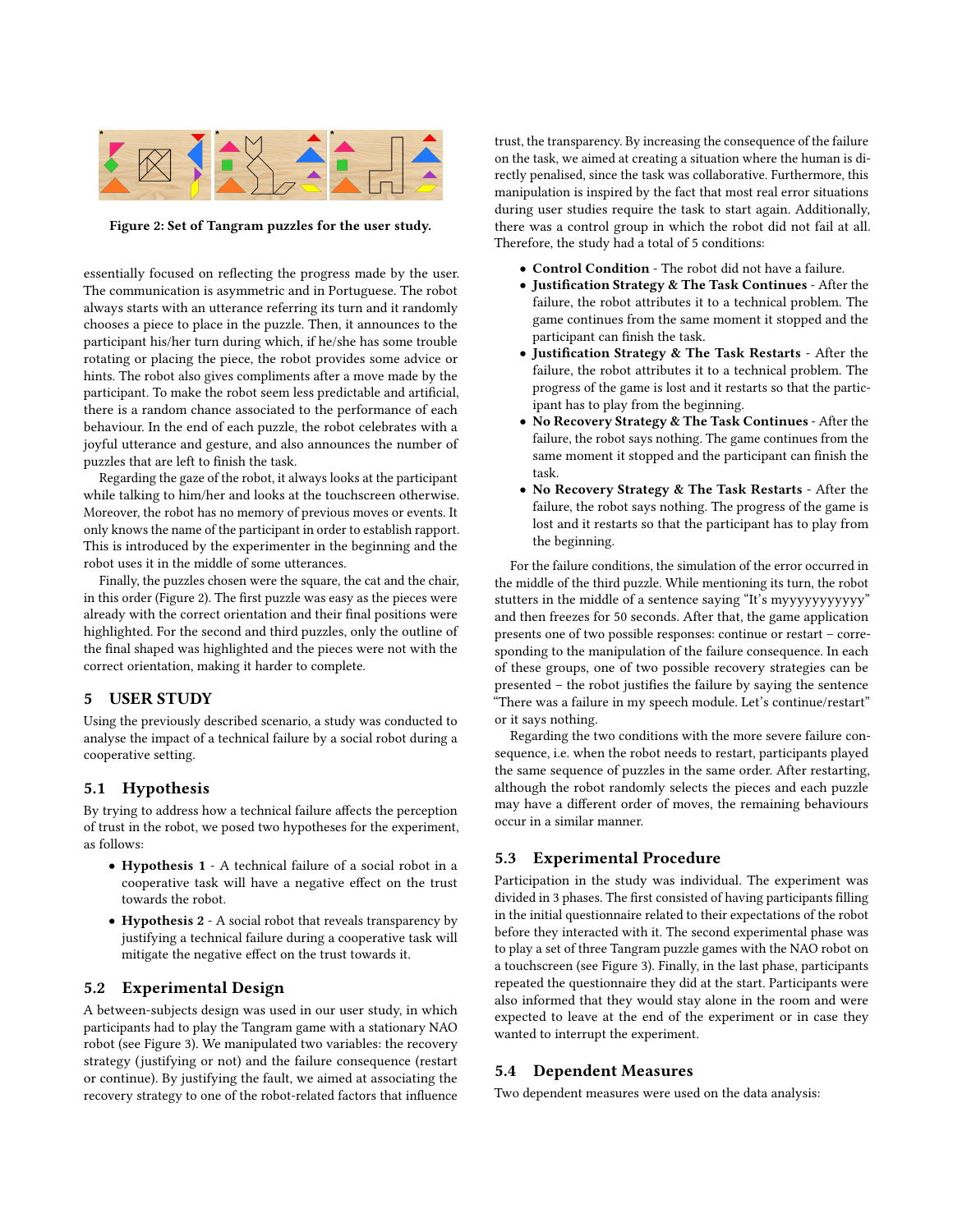<span id="page-4-0"></span>

Figure 3: Participant playing a Tangram game with NAO robot on the touchscreen.

- Trust was accessed with the 14-items subscale of the Human-Robot Trust Questionnaire [\[17\]](#page-6-13) in two time points, before and after the interaction with the robot. The assessment of the trust before the interaction was used as a covariate to measure the effect of the failure. The decision to use the 14-items subscale is due to the fact that it is focused on the functional capabilities of the robot.
- Impact of the failure on the task was accessed on a single item question ("Identify the impact of the failure on the task") with a Likert scale ranging from 1 ("Not severe") to 5 ("Very much severe").

#### 5.5 Participation

The study was conducted at a Portuguese university and there was a total of 107 participants in the experiment. Five participants were excluded due to an unexpected technical failure in the system during the interaction with the robot. One more participant was excluded given that he left the room to ask for support immediately after the robot's failure, leading him not to hear the recovery of the robot. We also identified and excluded four outliers regarding the trust levels using a step of 1.5 x IQR (interquartile range), leaving us a total of 97 participants (71 males and 26 females) with ages ranging from 17 to 41 years old ( $M = 22.26 \pm 4.51$ ). We tried to balance around 20 per condition: 16 in the control condition, 38 in the group where the task continues (18 in the Justification Strategy condition; 20 in the No Recovery Strategy) and 43 in the group where the tasks restarts (21 with Justification Strategy; 22 with No Recovery Strategy).

## 6 RESULTS

Initially, we conducted a reliability analysis (Cronbach's  $\alpha$ ) to assess the internal consistency of the 14-items subscale by Schaefer [\[17\]](#page-6-13). Since the reliability was too low ( $\alpha = 0.46$ ), we excluded the two most inconsistent items, which were "Dependable" and "Predictable". Without them, the internal consistency became acceptable

 $(\alpha = 0.72)$ . Therefore, the following results reporting trust levels refer to this 12-items subscale. Furthermore, a normality analysis was conducted, which revealed that the dependent variable of trust did not follow a normal distribution (Shapiro-Wilk test). We also verified the homogeneity of variances assumption ANOVA grounds on with the Levene's test and it was not significant ( $p=0.998$ ).

## 6.1 Manipulation Check

By applying the Mann-Whitney test, we observed that the manipu-lation of "restarting" caused a significant difference (Figure [4\)](#page-4-1) on the impact on the task caused by the failure ( $U = 394$ ;  $p = 0.001$ ;  $r = 0.38$ ). The failure was perceived to have less impact in the group where the game continues after the robot's failure (*M* =  $1.90 \pm 0.72$ ) when compared to the group where the game restarts  $(M = 2.74 \pm 1.11).$ 

<span id="page-4-1"></span>

Figure 4: Differences in the perceived impact on the task caused by the failure when the game continues and restarts.  $(*p = 0.001)$ 

# 6.2 Effect of the Failure

A 1-way ANOVA test was applied to analyse the overall effect of the robot failing. We compared the participants' trust towards the robot when it failed and when it did not, controlling for the trust levels reported before the interaction. Results showed a significant difference  $(F = 12.97; p = 0.001)$ . As shown in Figure [5,](#page-5-0) participants in the group where the robot did not fail showed higher trust levels towards the robot ( $M = 90.94 \pm 7.93$ ) than the group where the robot failed ( $M = 84.28 \pm 9.60$ ).

# 6.3 Effect of Recovery Strategy

To analyse the impact on the trust of the recovery strategy for the conditions where the robot fails, we used a Factorial ANOVA test after applying a rank transformation to the data. There was no significant main effect for the recovery strategy ( $F = 1.25$ ;  $p = 0.268$ ) nor for the failure consequence ( $F = 1.14$ ;  $p = 0.288$ ). However, we found a significant interaction effect between these two variables  $(F = 4.17; p = 0.045)$ .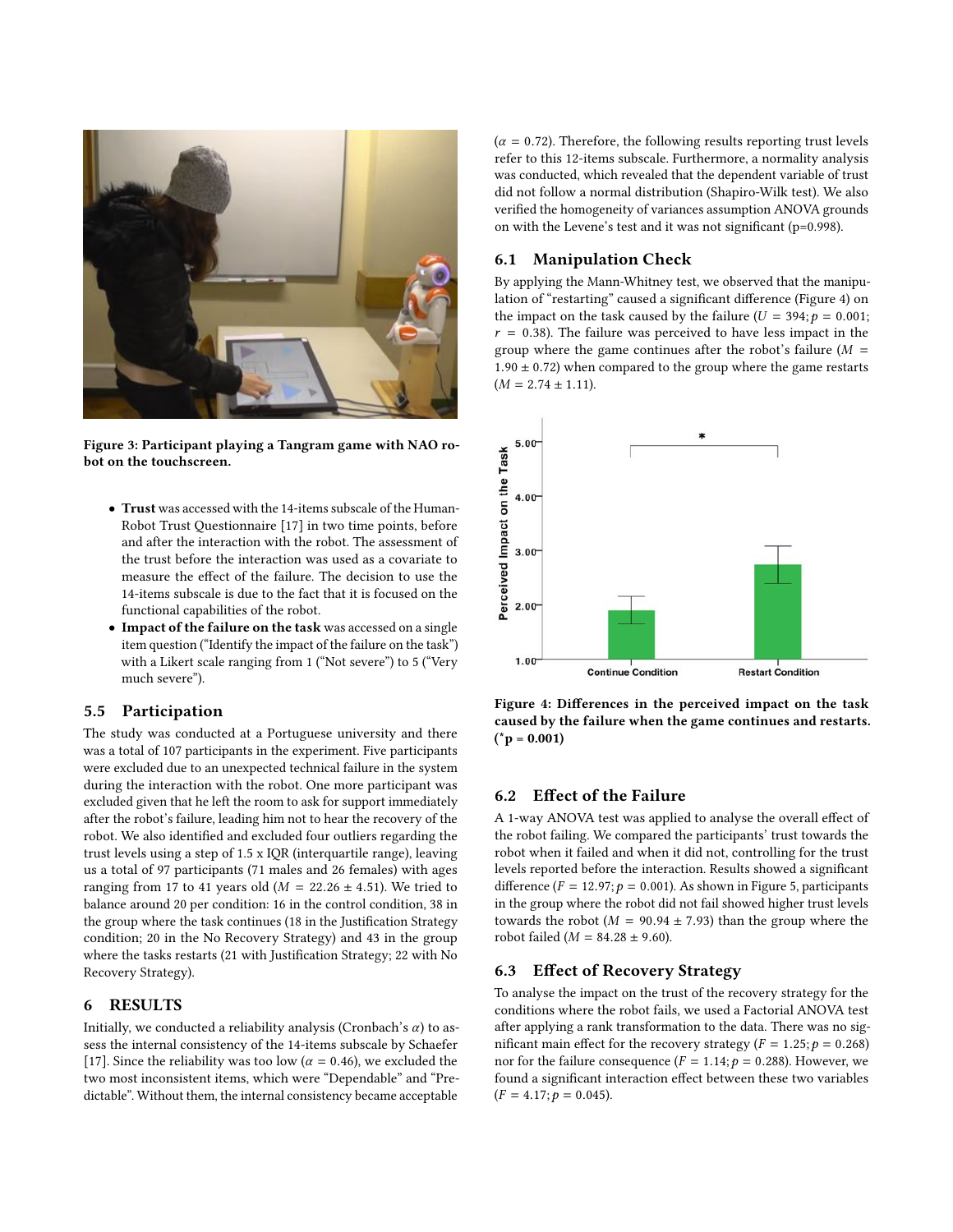<span id="page-5-0"></span>

Figure 5: Difference in the trust levels towards the robot when there was a failure and when there was not.  $({}_{p=0.001}^{*})$ 

<span id="page-5-1"></span>

Figure 6: The effect of the recovery strategy at individual levels of the failure consequence. (\*p =  $0.033$ )

Consequently, we conducted a simple effects analysis by looking at the effect of the recovery strategy at individual levels of the failure consequence (Figure [6\)](#page-5-1), using a Mann-Whitney test. For the group with the less severe failure where the task continues, the trust levels were significantly different between the recovery strategies  $(U = 107; p = 0.033; r = 0.35)$ . More precisely, in the case where the robot justified its failure, the trust was significantly higher  $(M =$ 88.89  $\pm$  7.63) than in the case where it did not justify ( $M = 82.58 \pm$ 8.77). However, for the group with the most severe failure where the task restarts, there was no statistically significant difference  $(U =$  $201.5; p = 0.473$  on the trust between the justification recovery strategy ( $M = 81.43 \pm 11.54$ ) and the no recovery strategy condition  $(M = 84.76 \pm 8.83)$ .

#### 6.4 Failure Mitigation

An additional statistical analysis compared the trust levels in the control condition and each of the failure conditions, using a Mann-Whitney test. The trust levels were significantly different between the control condition and: (1) the no recovery strategy where the task continues ( $U = 77$ ;  $p = 0.007$ ); (2) the justification strategy where the task restarts ( $U = 88.5$ ;  $p = 0.013$ ); (3) the no recovery strategy where the task restarts ( $U = 108$ ;  $p = 0.045$ ). However, the difference between the trust levels in the control condition and the justification strategy where the task continues was not statistically significant (*U* = 119.5;  $p = 0.403$ ).

#### 7 DISCUSSION

Our results support Hypothesis 1, reflecting the negative impact of faulty robot's performance in the trust level towards it.

Moreover, we extend the findings of Lee et al. [\[7\]](#page-6-6) and Salem et al. [\[15\]](#page-6-4) by analysing a different type of failure and recovery strategy during a cooperative game, where the robot has the role of a peer.

According to **Hypothesis 2**, we expected the recovery strategy of justification to reveal transparency from the robot and consequently mitigate the negative impact of its technical failure. This was partially confirmed by the interaction effect of both the recovery strategy and the task impact on the trust levels. Additionally, the trust levels were significantly different between the control and each one of the other conditions, except for the justification strategy where the task continues. This recovery strategy was able to mitigate the negative impact on the trust levels when the failure's consequence was less severe by continuing the game. On the contrary, when the failure's consequence was more severe and participants had to restart the task from the beginning, the recovery strategy of justifying the failure was not able to mitigate its negative impact on trust.

We believe the recovery strategy of justifying the failure was weak for the case of restarting the task. Especially due to the cooperativeness of our setting, in which this consequence affected the participants' progress in the task. Also, other findings from social psychology, relating to the specific recovery strategy of apologising, revealed that extensive apologies are required to mitigate more severe harms [\[9\]](#page-6-17).

#### 8 CONCLUSION AND FUTURE WORK

Our work shows the negative impact of a technical failure on trust in a collaborative setting and how the fault justification as a recovery strategy can mitigate this negative impact.

Our main contribution lies on a user study with an in-person interaction with a fully autonomous robot that executes a recovery from a technical failure. This is particularly important in applications with autonomous robots, which should also be able to recover from failures autonomously. We investigated the effect of two different consequences for the failure, continuing or restarting the task, which is inspired in real-world situations where, almost inevitably, there are errors that require the task to restart. Furthermore, we investigated the effect of a recovery strategy that was not yet explored in human-robot trust research, where the robot justifies the failure (or ignores it) and is therefore associated to a more (or less) transparent agent. Due to the fact that the robot simulates